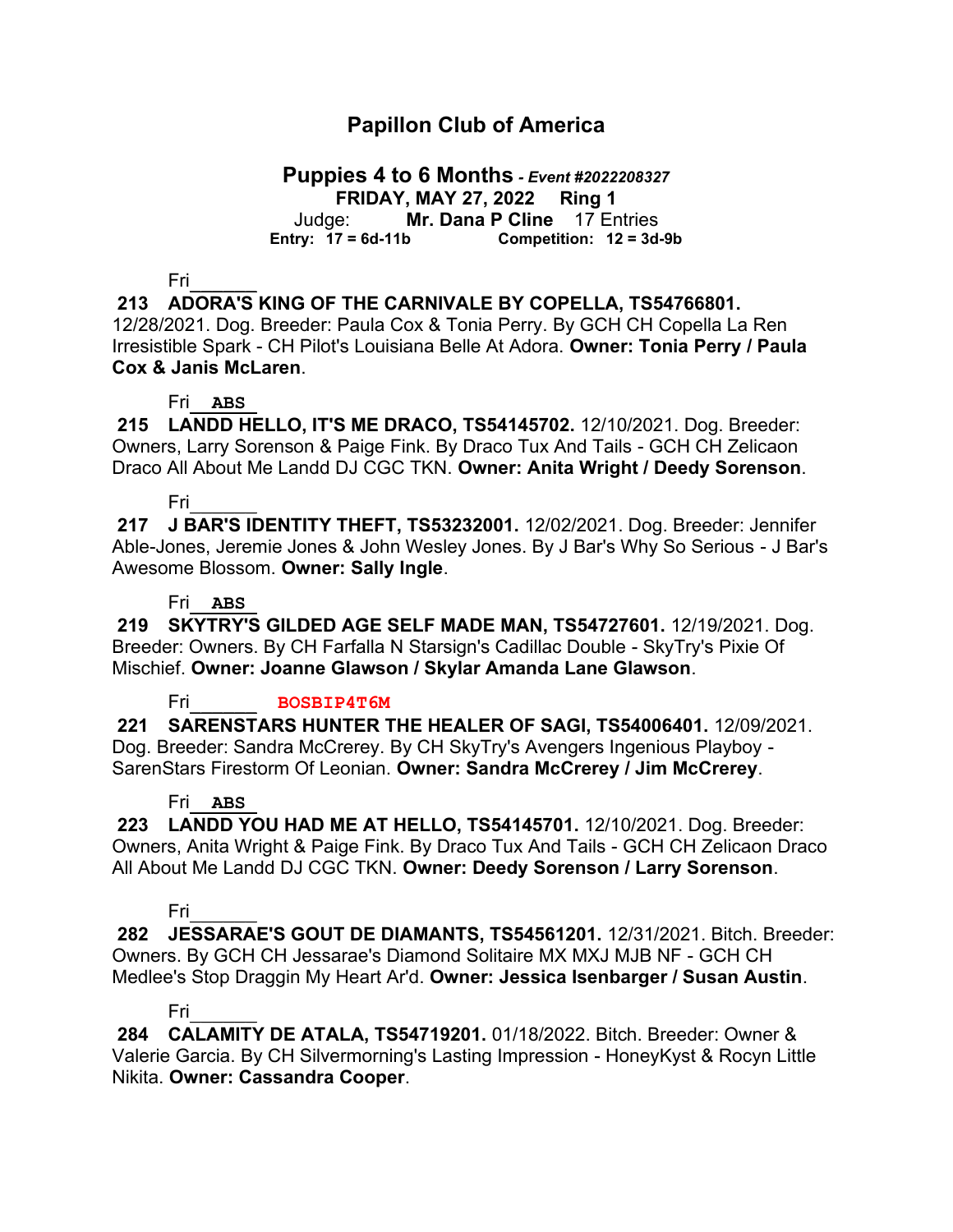**286 HONEYKYST INFINITE BLISS DE ATALA, TS54298001.** 01/07/2022. Bitch. Breeder: Valerie L Garcia. By CH Passionpaps Infamous Adventure - HoneyKyst Muy Kyliente. **Owner: Cassandra Cooper**.

### Fri\_\_\_\_\_\_

**288 INSIGNIA WHO'S LAUGHING NOW, TS54741301.** 12/14/2021. Bitch. Breeder: Owner. By GCH CH Denzel Insignia Zydeco Blues - CH Insignia Laugh Out Loud. **Owner: Nicole Laver**.

# Fri\_\_\_\_\_\_

**290 DENZEL FANTASY IN FLIGHT, TS54380902.** 12/09/2021. Bitch. Breeder: Owner. By CH Disyre Rich And Famous - CH Denzel Imagination Takes FLight. **Owner: Tracy Burdick**.

### Fri\_\_\_\_\_\_ **BIP4T6M**

**292 DENZEL OPTIMISTIC, TS54943402.** 12/27/2021. Bitch. Breeder: Owner. By CH Disyre Rich And Famous - CH Denzel Futuristic. **Owner: Tracy Burdick**.

### Fri\_\_**ABS**\_

**294 FAIRYTAIL'S I DONE MADE THE DEVIL A DEAL, TS53469301.** 12/17/2021. Bitch. Breeder: Owner & Christine Malone. By GCH CH Fairytail's Smoking Gun - Fairytaill's Devil In A Satin Dress. **Owner: Kayleigh Malone**.

# Fri\_\_\_\_\_\_

# **296 MARQUIS BRIGHTLY BAROQUE AND BEDAZZLED, TS54483801.**

12/24/2021. Bitch. Breeder: Owners. By Marquis Living THe Dream - Marquis Bejeweled Bedecked Bedazzled. **Owner: Paula Ray / Kevin Ray**.

### Fri\_\_\_\_\_\_

**298 AZURE FLOWERS IN MEI, TS54566103.** 12/05/2021. Bitch. Breeder: Owner. By GCH CH Draco Runway Triple Threat At Adaugeo - GCH CH Willow's Pond Nashi Clinae. **Owner: Kathy Patterson**.

# Fri\_\_\_\_\_\_

**300 AZURE PENNY FOR YOUR THOUGHTS, TS54566102.** 12/05/2021. Bitch. Breeder: Owner. By GCH CH Draco Runway Triple Threat At Adaugeo - GCH CH Willow's Pond Nashi Clinae. **Owner: Kathy Patterson**.

# Fri\_\_**ABS**\_

**302 BREVETTE SEVEN WONDERS OF THE WORLD, TS54631301.** 12/09/2021. Bitch. Breeder: Owner. By GCHS CH Brevette Kiss On The Chic NA NAJ ACT1 - CH Brevette Solitaire. **Owner: JoAnne Ybaben**.

# **Fri Best in Puppies 4 to 6 Months\_292\_\_\_\_\_**

**Best of Opposite Sex to Best in Puppies 4 to 6 Months\_221\_\_\_\_\_**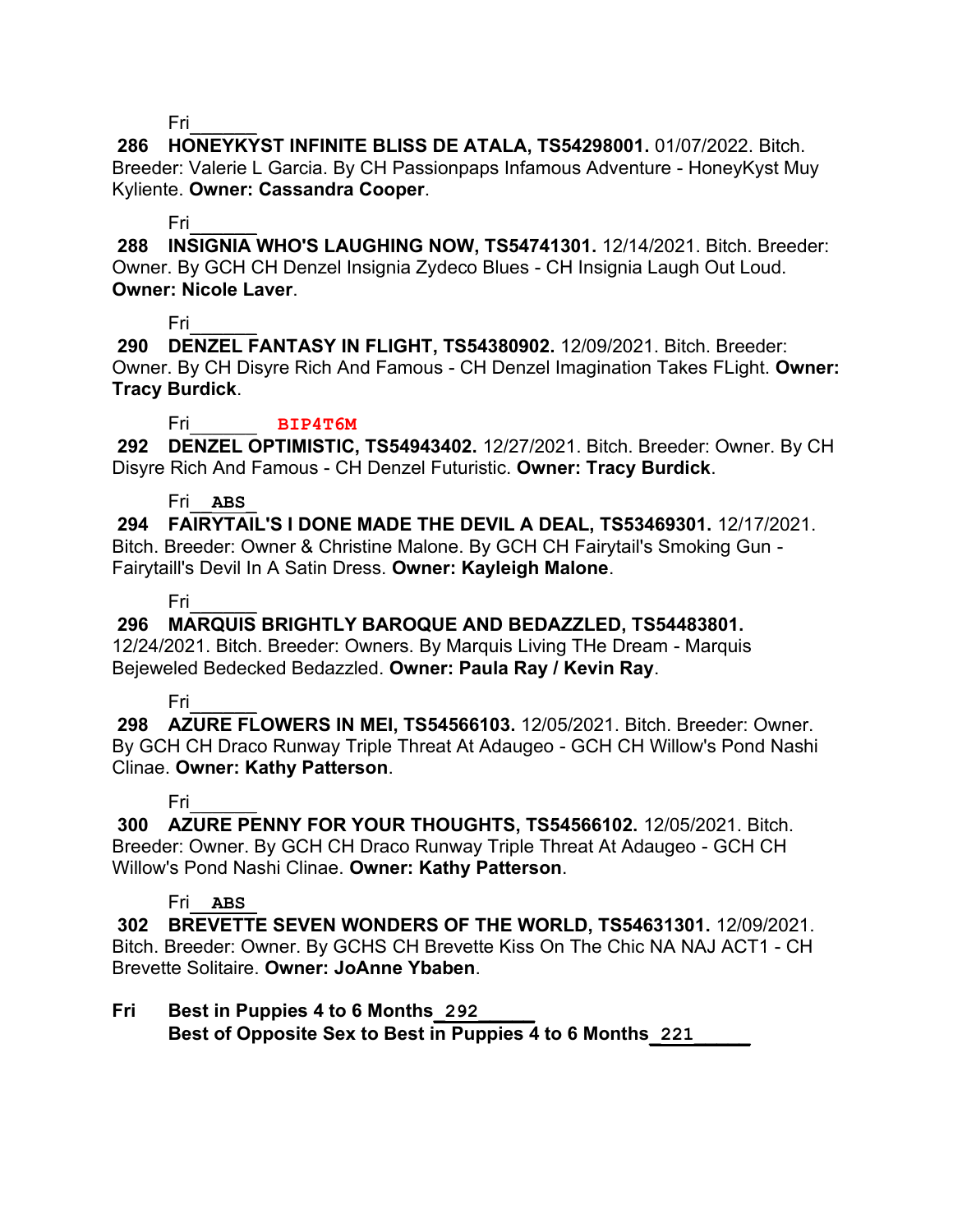#### **Regular Dog Classes** *- Event #2022208322* **FRIDAY, MAY 27, 2022 Ring 1** CONTINUED FROM THURSDAY, MAY 26, 2022 Judge: **Mr. Dana P Cline Entry: 216 = 55d - 85b 5Vd - 7Vb ( 35d - 29b ) 4d - 2b / 3 Brace Competition: 196 = 50d - 70b 5Vd - 7Vb ( 35d - 29b ) 4d - 2b / 3 Brace**

### **PAPILLONS, Puppy Dogs, 6 months and under 9 months**

Fri\_\_\_\_\_\_

 **5 DESERT HEAVEN'S GOLD NUGGET, TS52745802.** 09/11/2021. Breeder: Antoinette Johnson. By GCH CH Salatino The Highwayman - GCH CH Desert Heaven's Que Bella Luna W/Adfam. **Owner: Dawn Hoyt / Susan Bleckley**.

Fri\_\_\_\_\_\_

 **7 HALLMARK'S BEST PICTURE, TS54810501.** 11/09/2021. Breeder: Owner. By Hallmark's Hrh George - CH Passionpaps Game Changer. **Owner: Jane Snider**.

### Fri\_\_\_**2**\_\_

 **9 AERILEE'S MOVES LIKE JAGGER, TS52936702.** 09/18/2021. Breeder: Julie Kay Currier. By CH Pasun's Raisin' A RUckus RN OA OAJ OF - MACH Aerilee's Raindrops On Roses MXB MJB T2B. **Owner: Gale Sessa**.

Fri\_\_\_**3**\_\_

**11 INVOLO COMMOTION, TS53524101.** 10/20/2021. Breeder: Owners. By GCH CH InVolo Causing A Stir - InVolo Better The Devil You Know. **Owner: Donna G Garofalo / Michael S Garofalo & Gia G Garofalo**.

Fri\_\_\_**1**\_\_ **Fri:RWD Sat: BPUP**

**13 DISYRE LUCK OF THE DRAW, TS54393701.** 11/15/2021. Breeder: Diana Sayre. By GCHS CH Disyre Wish Me Luck - Disyre Joy Of Life. **Owner: Diana Sayre / Tracy Burdick**.

# Fri\_\_\_**4**\_\_

**17 MARRICS HOCUS POCUS V DELLAVON, TS53782401.** 10/31/2021. Breeder: Marcy Wyrens. By CH Connection Siljans Painted Moon - CH Marrics Mirror Mirror On The Wall. **Owner: Dellayne Helmstetter**.

# Fri\_\_\_\_\_\_

**105 FARFALLA STARSIGN IT JUST TAKES A SPARK AT SKYTRY, TS54609602.**  11/14/2021. Breeder: Shelley Malone & Patty Gemmill. By GCH CH Perry's On The Case At Stonebridge - Starsign's Lady Derringer At Farfalla. **Owner: Joanne Glawson / Shelley Malone**.

# **PAPILLONS, Puppy Dogs, 9 months and under 12 months**

# Fri\_\_\_**4**\_\_

**19 DENZEL FLASHING LIGHTS, TS53743702.** 06/12/2021. Breeder: Owners. By GCH CH Denzel Broadway Lights - Denzel White Russian. **Owner: Tracy Burdick / Diana Winer**.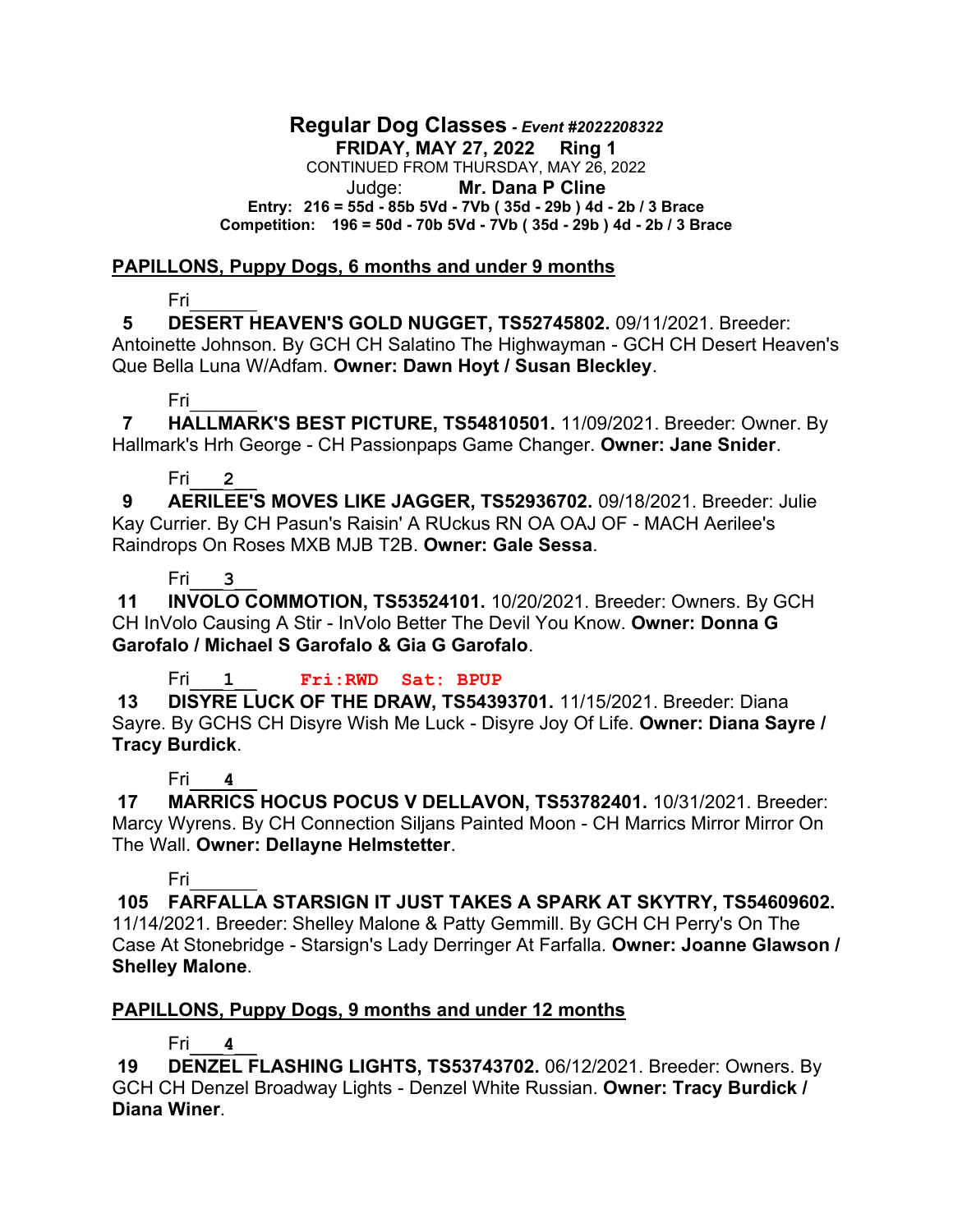Fri\_\_\_**1**\_\_

**21 WINGSSONG HIGH HOPES, TS52344302.** 07/06/2021. Breeder: Owner. By CH Wingssong Take A Chance On Me - Wingssong Isn't She Lovely. **Owner: Chris Jones**.

### Fri\_\_**ABS**\_

**25 MARRICS PLAYING FAST N FURIOUS, TS52386402.** 06/30/2021. Breeder: Shelly Dell. By CH Marrics Playing To The Crowd - CH Farfalla Starsign N Runway Of A Covergirl. **Owner: Marcy Wyrens**.

Fri\_\_\_**2**\_\_

**27 BLUECHIP DANCING CHEEK TO CHEEK, JQ4123488 (CKC).** 08/20/2021. Breeder: Owner. By Bluechip Rumble In The Jungle - Bluechip Peek-A-Boo. **Owner: Olga Gagne**.

Fri\_\_\_**3**\_\_

**29 RUNWAY'S REMEMBER ME, TS52124503.** 07/19/2021. Breeder: Julia King. By GCHB CH Magic Sunrise Ace Of Base - Runway's Cameo Appearance. **Owner: Sally Howard / Julia King**.

Fri\_\_\_\_\_\_

**31 FENICE CRAZY HIGH MAGIC GRIS GRIS, TS53284802.** 05/28/2021. Breeder: Owners. By CH Fenice Astronomical - CH Fenice Starz Voodoo Queen Of New Orleans. **Owner: Ellen Perry / Matthew Perry**.

Fri\_\_\_\_\_\_

**107 ALIKAZAM'S YOU'RE IT, TS52213702.** 08/04/2021. Breeder: Gayla Spivey. By GCHS CH Too Cutes Center Stage - GCH CH Jingle Vom Schwabenhof. **Owner: Susan B King**.

Fri\_\_\_\_\_\_

**109 NANKEN LUNAR ECLIPSE, TS53367502.** 07/13/2021. Breeder: Nana RIdgeway. By Animato Hunter's Moon - CH Nanken Icing On The Cake. **Owner: Jackie Krieger**.

# **PAPILLONS, Dogs, 12 months and under 18 months**

Fri\_\_\_**1**\_\_

**33 ROCYN'S ME AND MY SHADOW, TS50424201.** 01/24/2021. Breeder: Owner. By CH Passionpaps Infamous Adventure - CH Rocyn's Fly Me To The Moon. **Owner: Cynthia Springer**. **Agent: Cassandra Cooper**.

# Fri\_\_\_**3**\_\_

**35 JOYANEW MUSIC FILLS THE AIR, TS50420002.** 02/12/2021. Breeder: Colleen Kodet & John Kodet. By GCH CH Berndock's Last Voyage At Sleepy Creek CDX BN GN RN AX AXJ CGC TKI - CH Sleepy Creeks Stryke A Pose. **Owner: Colleen Kodet / John Kodet & Audrey L Gartman**.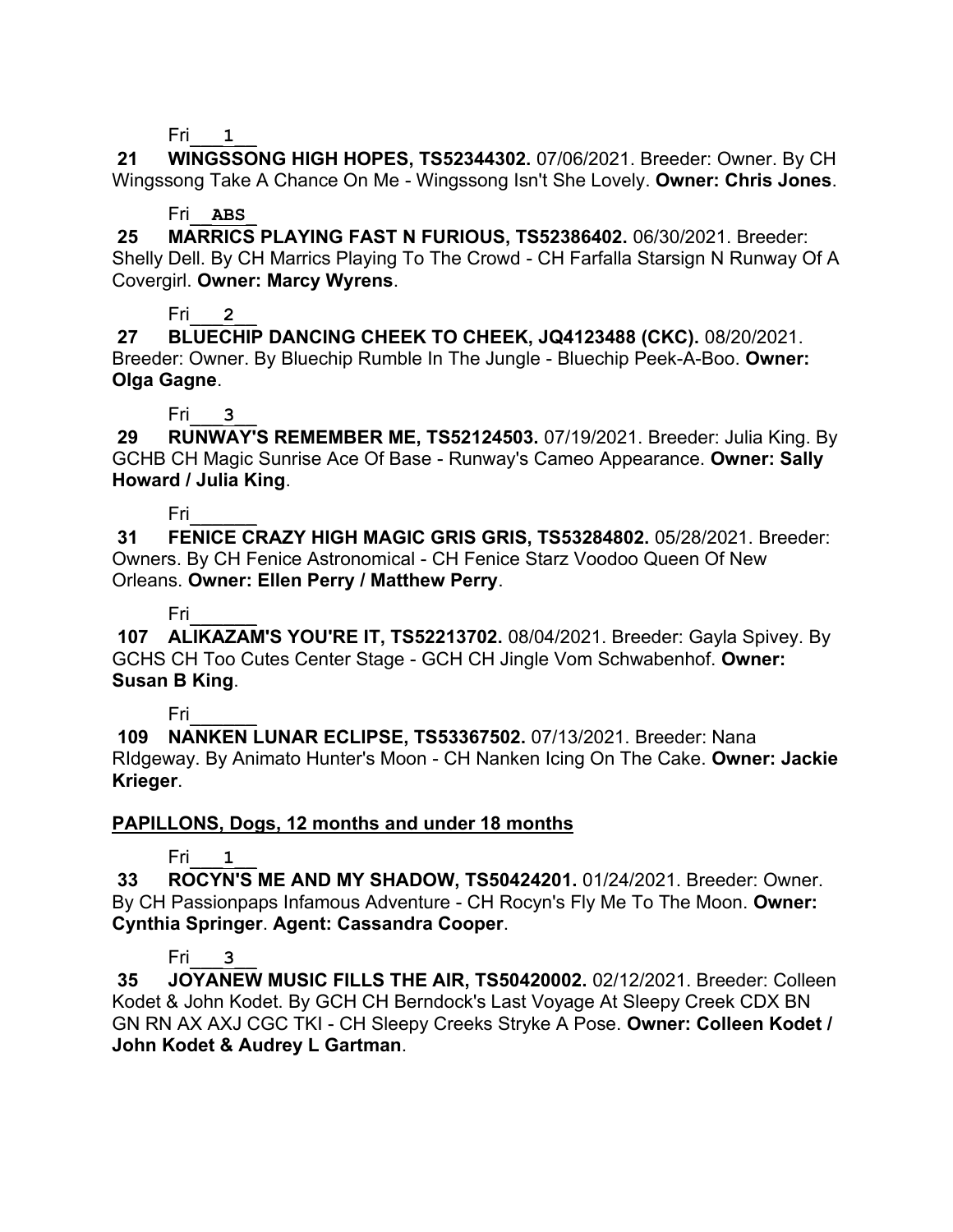Fri\_\_\_**4**\_\_

**37 CLEARLAKE HUNKY DORY, TS50230901.** 12/17/2020. Breeder: Elyse Vandermolen & Sharon Newcomb. By GCHS CH Zeliacaon Butch Cassidy At Draco - GCH CH Clearlake Davinity. **Owner: Dellayne Helmstetter**.

### Fri\_\_\_**2**\_\_

**39 SPOTLIGHT PRINCE CHARMING, TS51597602.** 05/11/2021. Breeder: Owner. By CH Spotlight I Can Be Your Hero - CH Spotlight Paris Tri Symphony. **Owner: Kim Barbolini**.

# **PAPILLONS, Amateur Owner Handler Dogs**

# Fri\_\_\_**1**\_\_

**41 TOP FLITE NANRICH THE DART ADVANTAGE MX MXB MXJ MJB XF TKN, TS42023901.** 02/23/2019. Breeder: Kat Detampel, Richard & Nancy Lopaschuk & Sand Schumaker. By CH MACH6 Top Flite Vega Hear Me Roar UD PCD BN MXB2 MJG2 NF CGC TKP - Nanrich Top Flite Sky's The Limit. **Owner: Kathy Hightshoe / Robert Hightshoe**.

Fri\_\_\_**2**\_\_

**43 LYRIC TOPFLITE SONG OF VALYRIA, TS51895602.** 03/14/2021. Breeder: Sharon Snell & Joanie Carl. By CH Clearlake MGL-Ilse Nestle Quik Of VW - CH Topflite LaLa Land. **Owner: Gale Ann Osborne / Joanie Carl**.

### **PAPILLONS, Bred By Exhibitor Dogs - Puppy**

Fri\_\_\_**1**\_\_

**45 FLOLIN ANDALI FOLLOW THE SON, TS53456302.** 10/22/2021. Breeder: Andrea Meloon Chery Maass & Owner. By GCH CH Flolin Fly For The Starsign TKN - GCH CH Andali Follow Your Dreams. **Owner: Linda C Foiles**.

# Fri\_\_\_\_\_\_

**47 BREVETTE CONSPIRACY THEORY, TS54673401.** 10/08/2021. Breeder: JoAnne Ybaben. By Brevette Whiskey Tango Foxtrot - CH Brevette Second To None. **Owner: DeAnn Martin / JoAnne Ybaben**.

# Fri\_\_\_**2**\_\_

**49 DENZEL NAME IN LIGHTS, TS53743701.** 06/12/2021. Breeder: Owners. By GCH CH Denzel Broadway Lights - Denzel White Russian. **Owner: Tracy Burdick / Diane Winer**.

# Fri\_\_\_**4**\_\_

**51 FAIRYTAIL'S DEVILS IN THE HOUSE OF THE RISING SUN, TS53188101.**  07/23/2021. Breeder: Owner & Christine Malone. By GCHB CH Fairytail's N'Belladonna's My Reputation Preceeds Me - GCH CH Fairytail's The Devil Went Down To Georgia. **Owner: Kayleigh Malone**.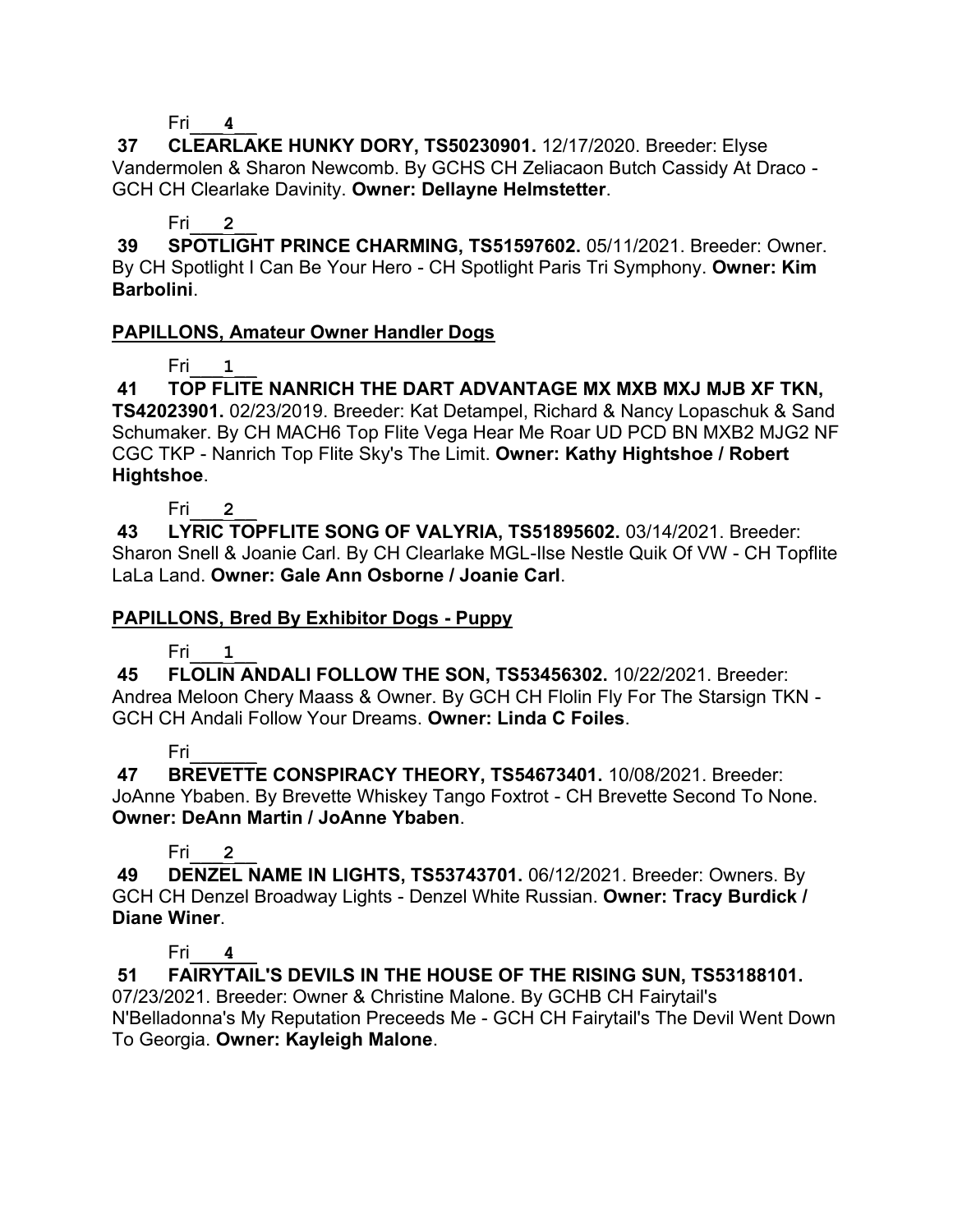#### Fri\_\_**ABS**\_

**53 DISYRE DESIGNED TO LOVE, TS53072001.** 06/14/2021. Breeder: Owner. By Ch Disyre Classic Design - CH Bloom An Disyre To Love. **Owner: Diana Sayre**.

### Fri\_\_\_**3**\_\_

**111 NANKEN CRACKER JACK, TS53367501.** 07/13/2021. Breeder: Owner. By Anamato Hunter's Moon - CH Nanken Icing On The Cake. **Owner: Nana RIdgeway**.

### **PAPILLONS, Bred By Exhibitor Dogs**

Fri\_\_\_\_\_\_

**57 JESSARAE'S FOLLOW THROUGH, TS44905701.** 11/29/2019. Breeder: Owner. By GCH CH Jessarae's Diamond Solitaire AX MXJ NF - Ch Jessarae's Rock A LIttle. **Owner: Jessica Isenbarger**.

### Fri\_\_\_\_\_\_

**59 SKYTRY'S PERFECTLY DOMINATING MUSIC MOGUL, TS48702104.** 

08/29/2020. Breeder: Owners. By CH SkyTry's There Has Never Lived A More Loyal Squire - GCH CH SkyTry's Perfectly Passionate Melody. **Owner: Joanne Glawson / Skylar Amanda Lane Glawson**.

Fri\_\_\_\_\_\_ *(XFR to Best of Breed on Fri)*

**61 PLAYTYME'S PERMISSION TO WIN, TS49583502.** 10/14/2021. Breeder: Owners & Deann Markva & Caassanndra Shorkey. By CH Nightfire's Permission To Winn - PlayTyme's Can't Justify This. **Owner: Cherish VanderVoord / Tammy DeWitt**.

Fri\_\_\_**1**\_\_ **Fri:WD Sat: BOW BBBE**

**63 INVOLO MY GUY, TS51587401.** 01/23/2021. Breeder: Owners. By GCHP CH InVolo Wanna Be Startin' Somethin' - InVolo Better The Devil You Know. **Owner: Donna G Garofalo / Michael S Garofalo & Gia G Garofalo**.

# Fri\_\_\_**3**\_\_

**65 DENZEL BRING OUT THE BEST, TS50809304.** 01/02/2021. Breeder: Owner. By CH Denzel Naturally Ambitious - Denzel Bring Imagination To Life. **Owner: Tracy Burdick**.

# Fri\_\_**ABS**\_

**67 STARSTRUCK I'M A BELIEVER, TS49627101.** 07/02/2020. Breeder: Owners. By GCH CH Starstruck Rebel Rouser - GCH CH Starstruck Bold As Brass. **Owner: Rosemarie Williamson / George Williamson**.

# Fri\_\_\_\_\_\_

**69 MARRICS MAGIC POTION WITH SHADA, TS50981602.** 05/12/2021. Breeder: Marcy Wyrens. By GCH CH Marrics Sky Magic - Marrics Mission Moment II. **Owner: Marcy Wyrens / Sharon Parker**.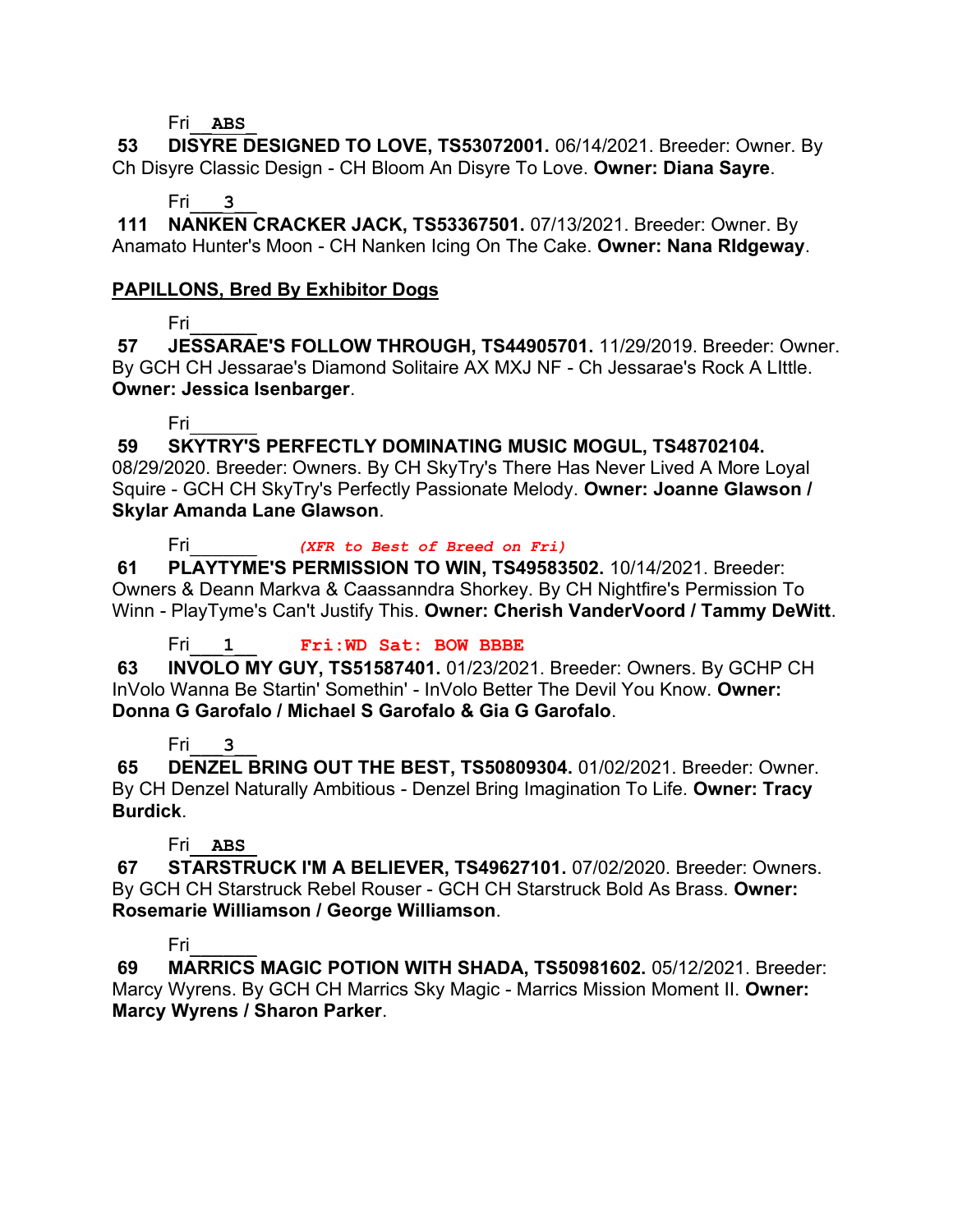**71 SERNA-STEDT BOLD RULER, TS51723803.** 02/27/2021. Breeder: Owner. By GCH CH Domino's Hi My Name Is Gary - CH MGL-Isle Genuine RIsk Of VW At Serna-Stedt. **Owner: June Peterson**.

### Fri\_\_\_\_\_\_

**75 ADAUGEO SCOTTISH HIGHLAND WARRIOR, TS47081202.** 01/28/2020. Breeder: Owner. By Zelicao Kzar The Moxie Man - Copella Salatino RIch And Skinny. **Owner: Danae Fayard / Paula Cox**.

# Fri\_\_\_**2**\_\_

**77 WILDFIRE SIPPING THE TEA, TS50037601.** 01/07/2021. Breeder: Owners. By CH InVolo Can't Fight This Feeling - CH Wildfire Spill The Tea. **Owner: Angela Pickett / Cheslie Pickett Smithey**.

# Fri\_\_\_\_\_\_

# **113 ADORA'S COPELLA UNVBLIEVABLE ATTRACTION, TS51650201.**

04/11/2021. Breeder: Owners. By CH Copella La Ren Irresistable Attraction By Adora - CH Pilot's Louisiana Belle At Adora. **Owner: Tonia Perry / Paula Cox**.

### Fri\_\_**ABS**\_

**115 J BAR'S I'M YOUR HUCKLEBERRY, TS51964602.** 05/13/2021. Breeder: Jennifer Able-Jones & John Wesley Jones. By CH J Bar's I Am Groot - GCHS CH Anabelle Beautiful. **Owner: Jennifer Able-Jones / John Wesley Jones & Jeremie Jones**.

# Fri\_\_\_**4**\_\_

**117 LOTEKI LIVE LIKE ROYALTY, TS52682401.** 05/21/2021. Breeder: Owner. By CH Loteki Rose To The Throne - GCH CH Loteki Live Passionately. **Owner: Lou Ann King**.

# Fri\_\_**ABS**\_

**119 MERRYLEGS DO YOU COPY THIS?, TS44199901.** 09/17/2019. Breeder: Owner & Mike Frisch. By GCHB CH MCK Northland's SOmething Just Like This - Merrylegs Elf On A Mission. **Owner: Mary Frisch**.

# **PAPILLONS, American Bred Dogs**

# Fri\_\_\_**2**\_\_

**79 SKYTRY'S INDEPENDENT BLAZING DITTO, TS48702702.** 09/10/2020. Breeder: Owners. By GCHB CH Zelican Journey To Independence - SkyTry's Evening Primrose, Set Azlage. **Owner: Joanne Glawson / Skylar Amanda Lane Glawson**.

# Fri\_\_\_**1**\_\_

**83 SARENSTARS FIRESCOUT OF LEONIAN, TS47660402.** 07/23/2020. Breeder: Sandra McCrerey. By CH D'Vines Oscar Winner - This Side Of Heaven's Venus By Monarch CGC. **Owner: Sandra McCrerey / Jim MCCrerey**.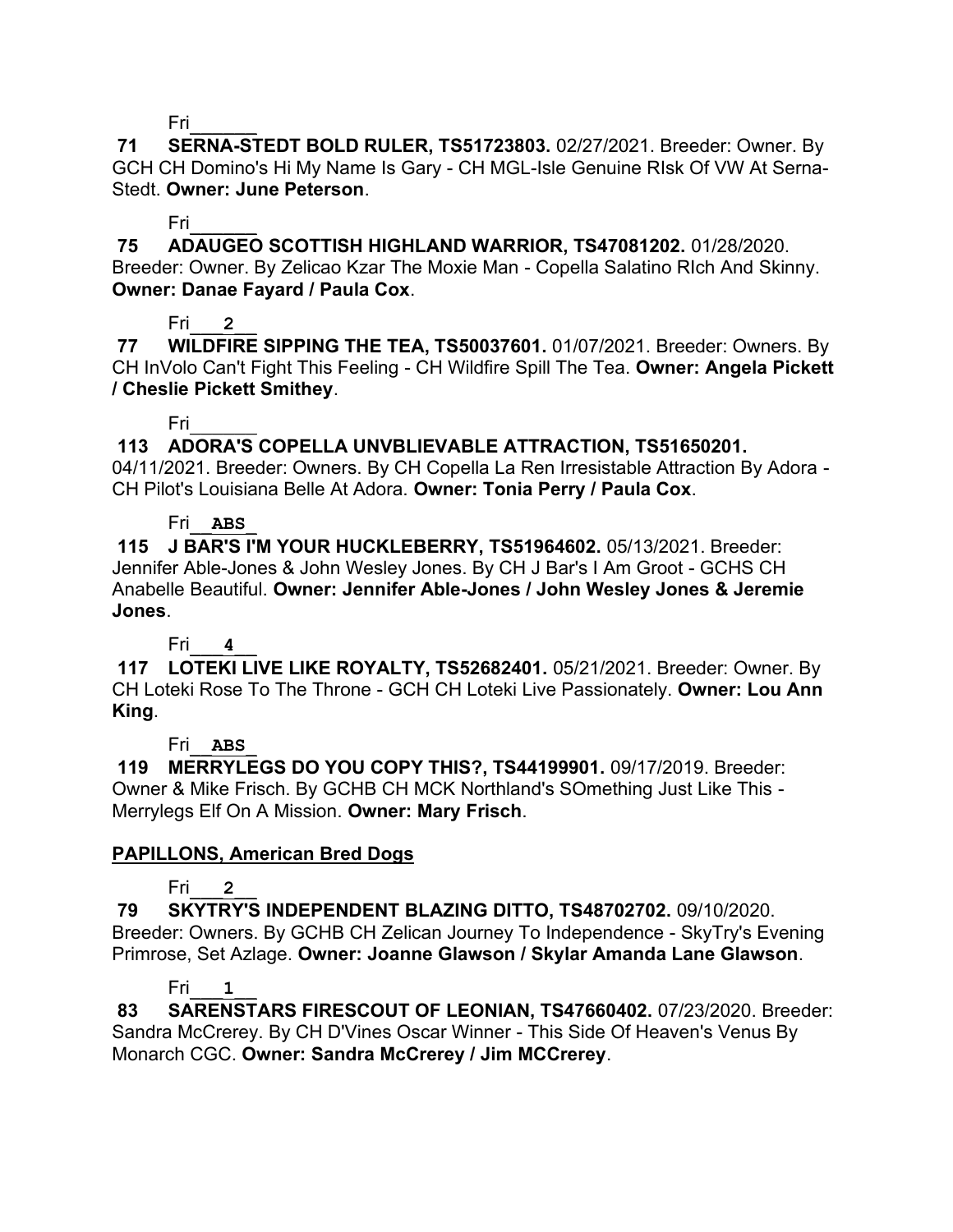Fri\_\_\_**3**\_\_

**85 FAIRYTAIL'S ORBITAL STORM, TS43611002.** 05/27/2019. Breeder: Kayleigh & Christine Malone. By GCHB CH Fairytail's N'Belladonna's My Reputation Preceeds Me - Fairytail's Diamond Heart. **Owner: Kayleigh Malone / Jayden Ward**.

# **PAPILLONS, Open Dogs Drop Ear**

# Fri\_\_\_**2**\_\_

**87 ANDALI PH MEET ME IN SAINT-REMY CGC, TS50495904.** 01/11/2021. Breeder: Andrea A Meloon & Cheryl Maass. By GCHB CH La Ren PH Jasper In The Moonlight - Blicci's Reds Have More Fun. **Owner: Abby De Blassio / Ray Clark, Andrea Meloon & Cheryl Maass**. **Agent: Barbara Gossett**.

# Fri\_\_\_**3**\_\_

**89 AKAI'S DIAMOND IN THE RUFF, TS46800201.** 03/22/2020. Breeder: Owner. By Animato Annacott Lone Star - GCHB CH Akai's Diamond In A Rhinestone World. **Owner: Marion Ford**. **Agent: Susan Bleckley**.

# Fri\_\_\_\_\_\_

**91 DENZEL LIGHTLY SEASONED, TS51496802.** 01/15/2021. Breeder: Owner. By GCH CH Denzel Broadway Lights - CH Denzel Essential Ingredient. **Owner: Tracy Burdick**.

Fri\_\_\_\_\_\_

# **93 SKYTRY'S PRECOCIOUS LETHAL WITCH HUNTER, TS48897204.**

10/28/2020. Breeder: Owners. By CH Marrics Smoke N Mirrors - SkyTry's Precocious Riverdale Raven Beauty. **Owner: Joanne Glawson / Skylar Amanda Lane Glawson**.

# Fri\_\_\_\_\_\_

**95 HEAVEN'S NOBLE MASK OF ZORRO, TS46940102.** 03/14/2020. Breeder: Mary Katherine Riley. By Sabelia Be My Morningstar - Isabella Mon Cherie. **Owner: Star Stout**.

# Fri\_\_\_**1**\_\_ **Sat: Best Phal**

**97 NANKEN MOON SHADOW, TS46842202.** 06/08/2020. Breeder: Owner. By CH Animato Annacott Lone Star - CH Nanken Icing On The Cake. **Owner: Nana Ridgeway**. **Agent: June Peterson**.

# Fri\_\_\_**4**\_\_

**121 ANIMATO HUNTER'S MOON, TS50106401.** 10/12/2019. Breeder: Louann Hansen. By Animato Annacott Red Diamond - Andali Animato Annie Oakley. **Owner: Jackie Krieger / Louann Hansen**.

# **PAPILLONS, Open Dogs Erect Ear**

# Fri\_\_\_**4**\_\_

**55 JESSARAE'S YER SO BAD NJP, TS40356801.** 09/27/2018. Breeder: Owner. By GCH CH Jessarae's Diamond Solitaire AX MXJ NF - Ch Jessarae's Rock A LIttle. **Owner: Jessica Isenbarger**.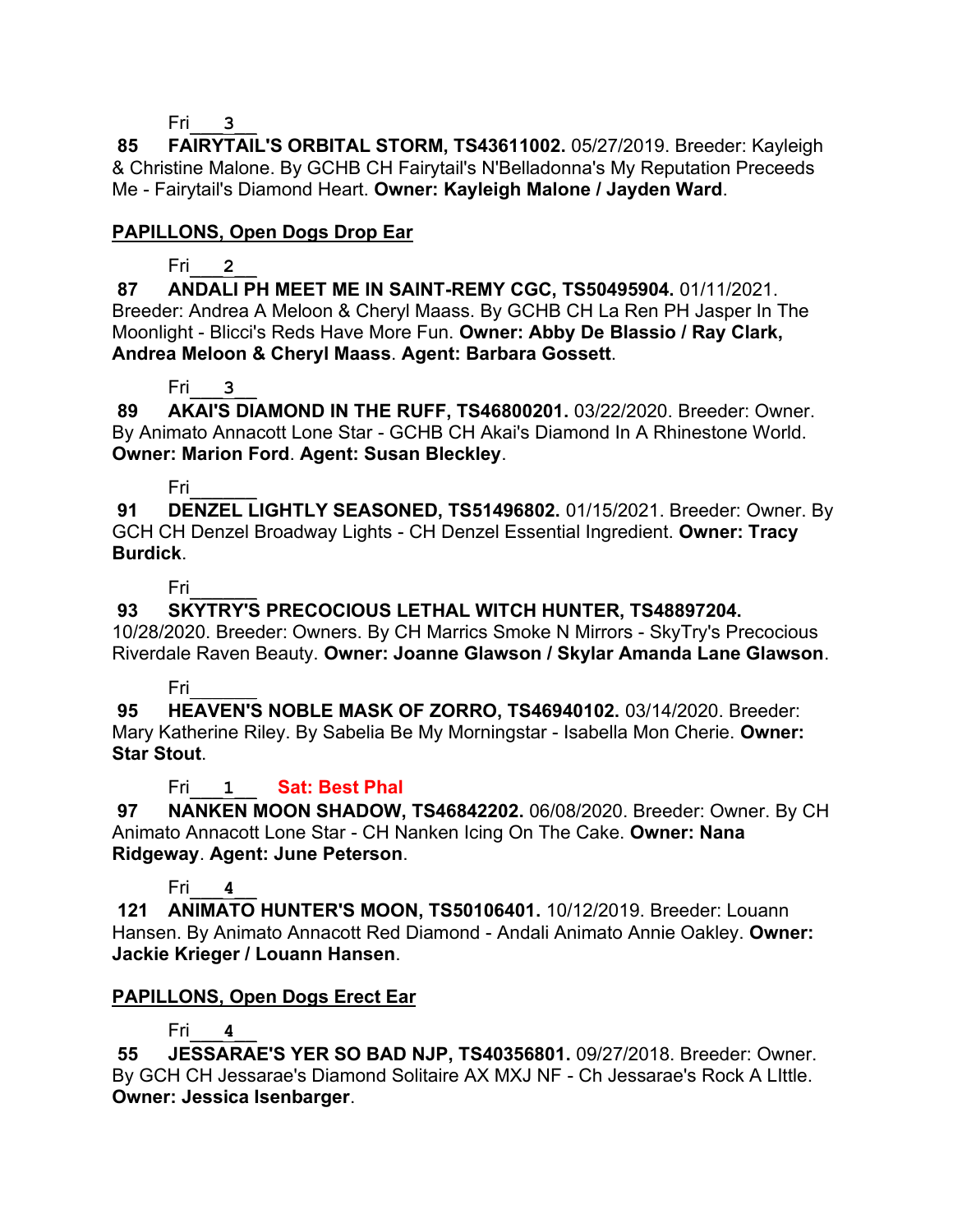Fri\_\_\_**3**\_\_

**73 SERNA-STEDT STRAWBERRY MOONPIE, TS51715902.** 02/26/2021. Breeder: Owner. By GCH CH Clearlake Making Whoopee At Serna-Stedt - Serna-Stedt Pick Me Please. **Owner: June Peterson**.

# Fri\_\_\_**1**\_\_

**99 CLEARLAKE DOMINO HELL'S ANGEL, TS50390501.** 12/11/2020. Breeder: Elyse Vandermolen & Laura Temperato. By Clarlake No Harm No Foul - Domino's Hell's A Poppin'. **Owner: Travis Woodward / Elyse Vandermolen**.

# Fri\_\_\_**2**\_\_

**103 DENZEL COOKING UP A STORM, TS51796801.** 01/15/2021. Breeder: Owner. By CH Denzel Broadway Lights - CH Denzel Essential Ingredient. **Owner: Tracy Burdick**.

\*\*\*\*\*\*\*\*\*\*\*\*\*\*\*\*\*\*\* DOG POINT SCHEDULE \*\*\*\*\*\*\*\*\*\*\*\*\*\*\*\*\*\*

AKC Division 5 Point Schedule Effective May 10, 2022 for Papillons 1 Point: 2 Dogs / 2 Points: 4 Dogs / 3 Points: 6 Dogs / 4 Points: 7 Dogs / 5 Points: 9 Dogs

**Fri**

**Winners Dog\_\_63\_ Reserve\_\_13\_ Points\_\_\_5\_\_\_\_ Dogs\_49\_\_\_\_**

 **Reserve Winners Dog Points\_\_\_3\_\_\_\_**

# **PAPILLONS, Puppy Bitches, 6 months and under 9 months**

# Fri\_\_**ABS**\_

 **6 ANDALI FLOLIN RISING FROM THE ASHES, TS53456301.** 10/22/2021. Breeder: Andrea Meloon, Cheryl Maass & Linda Foiles. By GCH CH FLolin Fly For the Starsign TKN - GCH CH Andali Follow Your Dreams. **Owner: Andrea Meloon / Cheryl Maass & Susan Swan**. **Agent: Barbara Gossett**.

# Fri\_\_\_**2**\_\_

 **8 HALLMARK'S OUTSTANDING ACHIEVEMENT, TS54810502.** 11/09/2021. Breeder: Owner. By Hallmark's Hrh George - CH Passionpaps Game Changer. **Owner: Jane Snider**.

# Fri\_\_\_\_\_\_

**10 CLEARLAKE MERRIMAC, TS53724001.** 09/29/2021. Breeder: Owners. By GCH CH Clearlake Domino's High Voltage - CH Clearlake Fanny's Your Aunt. **Owner: Elyse Vandermolen / Sharon Newcomb**.

# Fri\_\_\_**1**\_\_ **SAT: WB**

**12 WILLOW'S POND IMA CUPID SHUFFLE, TS52801701.** 10/02/2021. Breeder: Owner, Darcy Ahlers & Michael Eckstein. By GCH CH Justa Puzzling Alibi At Willow's Pond - Zelicaon Poetry In Motion. **Owner: Vicki Eckstein**.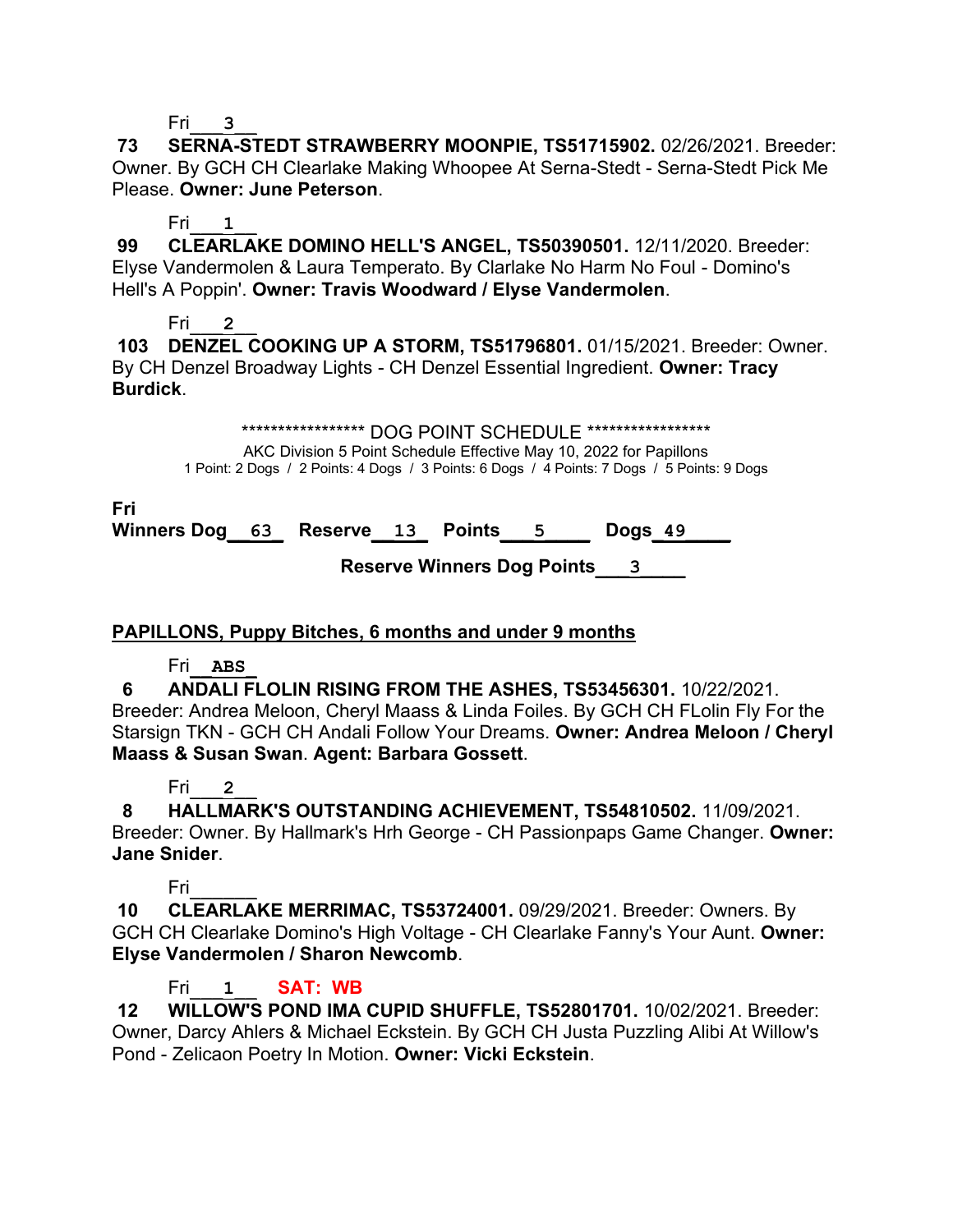**14 SKYTRY'S BUFFY LEGACY, TS52693702.** 09/12/2021. Breeder: Owners. By SkyTry's Puck Sprite Prankster - SkyTry's I'm Not Just A Pretty Girl. **Owner: Joanne Glawson / Skylar Amanda Lane Glawson**.

### Fri\_\_\_\_\_\_

**16 NIGHTFIRE'S CRYSTAL CHIC, TS54670501.** 09/25/2021. Breeder: Yvonne Weber. By Multi Stars Mind Is The Magic - Nighfire's Made To Win. **Owner: Lurinda Barnwell**.

# Fri\_\_\_\_\_\_

**18 BREVETTE INTERNATIONAL INCIDENT, JU4152635 (CKC).** 10/25/2021. Breeder: Catherine Redding & Owner. By Brevette Baccarat - CH Brevette As You Wish. **Owner: JoAnne Ybaben**.

# Fri\_\_\_**3**\_\_

**20 MARQUIS RISE TO THE OCCASION, TS54816401.** 11/20/2021. Breeder: Owners. By CH Marquis Pixar Special Effects - GCH CH Marquis Perfect For Every Occasion. **Owner: Paula Ray / Kevin Ray**.

# Fri\_\_\_**4**\_\_

**22 MARRICS SPOOKTACULAR, TS53782403.** 10/31/2021. Breeder: Owner. By CH Connection Siljans Painted Moon - CH Marrics Mirror Mirror On The Wall. **Owner: Marcy Wyrens**.

Fri\_\_\_\_\_\_

**168 MARRIC 'N RUNWAY SOUND OF MUSIC, TS52403002.** 09/04/2021. Breeder: Marcy Wyrens. By CH Marrics Smoke N Mirrors - Nightfire Unrequited Love. **Owner: Julia King**.

# **PAPILLONS, Puppy Bitches, 9 months and under 12 months**

# Fri\_\_\_**3**\_\_

**26 DEOR RED HOT JAZZ ATTRACTION, TS53897201.** 08/25/2021. Breeder: Owner. By GCH CH SkyTry's Transformers Hip-Hop Music Master - Deor Invicible Star Power. **Owner: Deborah O'Reilly**.

# Fri\_\_\_\_\_\_

**30 STARSTRUCK THE GIFT OF GAB, TS52203901.** 06/18/2021. Breeder: Owner. By GCH CH StarStruck RIde The Stars AX AXJ OF - NAC GCH CH MACH5 StarStruck Oh My Word! PAD PJD OF. **Owner: Andrea Samuels**.

# Fri\_\_\_\_\_\_

**32 ROCYN'S A NEW DAWN DE ATALA, TS52121201.** 07/10/2021. Breeder: Owner & Cynthia Springer. By CH Silvermorning's Lasting Impression - CH Rocyn's Goddess Of Justice. **Owner: Cassandra Cooper**.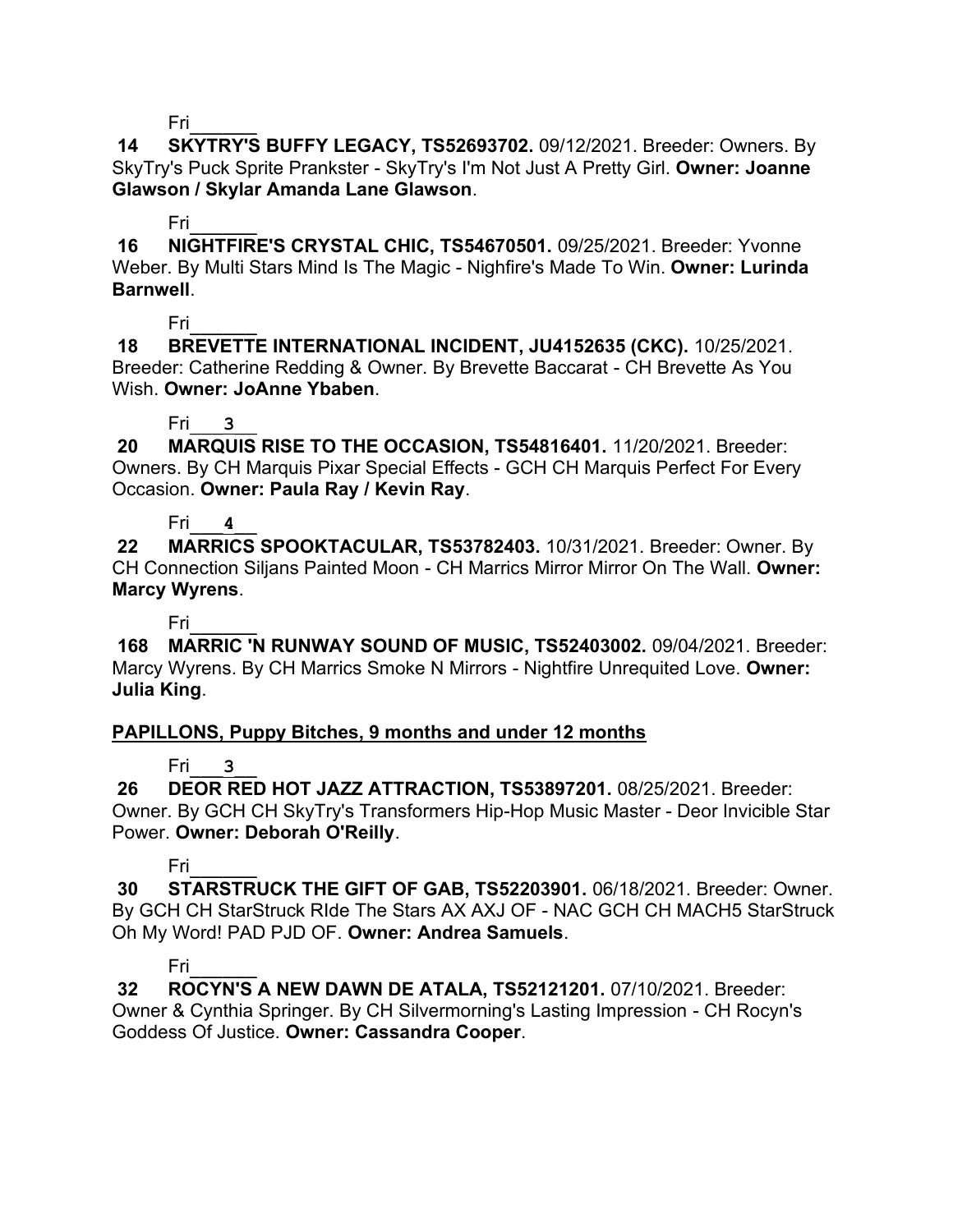**34 VOLTIGE SUNDAY BEST, TS52254004.** 08/08/2021. Breeder: Lauren Tapyrik & Barbara Grubb. By CH Brevette Situation Normal - GCH CH Cedar Creek Starsign Break All The Rules BCAT. **Owner: Susan Vernon / Lauren Tapyrik**.

# Fri\_\_\_**4**\_\_

**36 CLEARLAKE CORALINE, TS53190401.** 08/18/2021. Breeder: Elyse Vandermolen. By CH Liberty's Pal Of Mine - CH Clearlake Capri. **Owner: Elyse Vandermolen / Sharon Newcomb**.

# Fri\_\_\_\_\_\_

**38 RUNWAY'S JENNY FROM THE BLOCK, TS52124501.** 07/19/2021. Breeder: Julia King. By Magic Sunrise Ace Of Base - Runway's Cameo Appearance. **Owner: Brianna Bedrosian / Julia King**.

# Fri\_\_\_\_\_\_

**40 SKYTRY'S PRECOCIOUS CRUEL TO BE KIND, TS51693002.** 06/05/2021. Breeder: Owners. By CH SkyTry's There Has Never Lived A More Loyal Squire - SkyTry's Precocious Riverdale Raven Beauty. **Owner: Joanne Glawson / Skylar Amanda Lane Glawson**.

# Fri\_\_\_**2**\_\_

**42 INVOLO YOU ARE NOT ALONE, TS53768101.** 08/07/2021. Breeder: Owners. By GCHP CH InVolo The King Of Pop - CH InVolo The Devil Is In The Details. **Owner: Donna G Garofalo / Michael S Garofalo & Gia G Garofalo**.

# Fri\_\_\_\_\_\_

**44 DENZEL BEYOND THE LIGHTS, TS53743704.** 06/12/2021. Breeder: Owners. By GCH CH Denzel Broadway Lights - Denzel White Russian. **Owner: Tracy Burdick / Diane Winer**.

# Fri\_\_**ABS**\_

**50 BLUECHIP BEE MY WILD ROSE, JN4119000 (CKC).** 07/12/2021. Breeder: Owner. By CH Noble's Bluechip Sting LIke A Bee - Bluechip Can't Stop The Feelin. **Owner: Olga Gagne**.

# Fri\_\_**ABS**\_

**52 DELLAVON SMOKE COLORED GLASSES, TS52267803.** 06/07/2021. Breeder: Owner. By CH Marrics Where There's Smoke There's Fire - Marrics Icing On The Cake At Rhapsody. **Owner: Dellayne Helmstetter**.

# Fri\_\_\_**1**\_\_

**86 DAKOTAH MAP MAKE IT REIGN AT TWIGHLIGHT, TS52641201.** 08/07/2021. Breeder: Darcy Ahlers, Alberta Klein & Chris Ann Moore. By GCHP CH Skyview's Dakotah Reign Of Desire - GCH CH Zelicaon's Majical Dakotah Wind. **Owner: Matthew Kimmes / Darcy Ahlers**.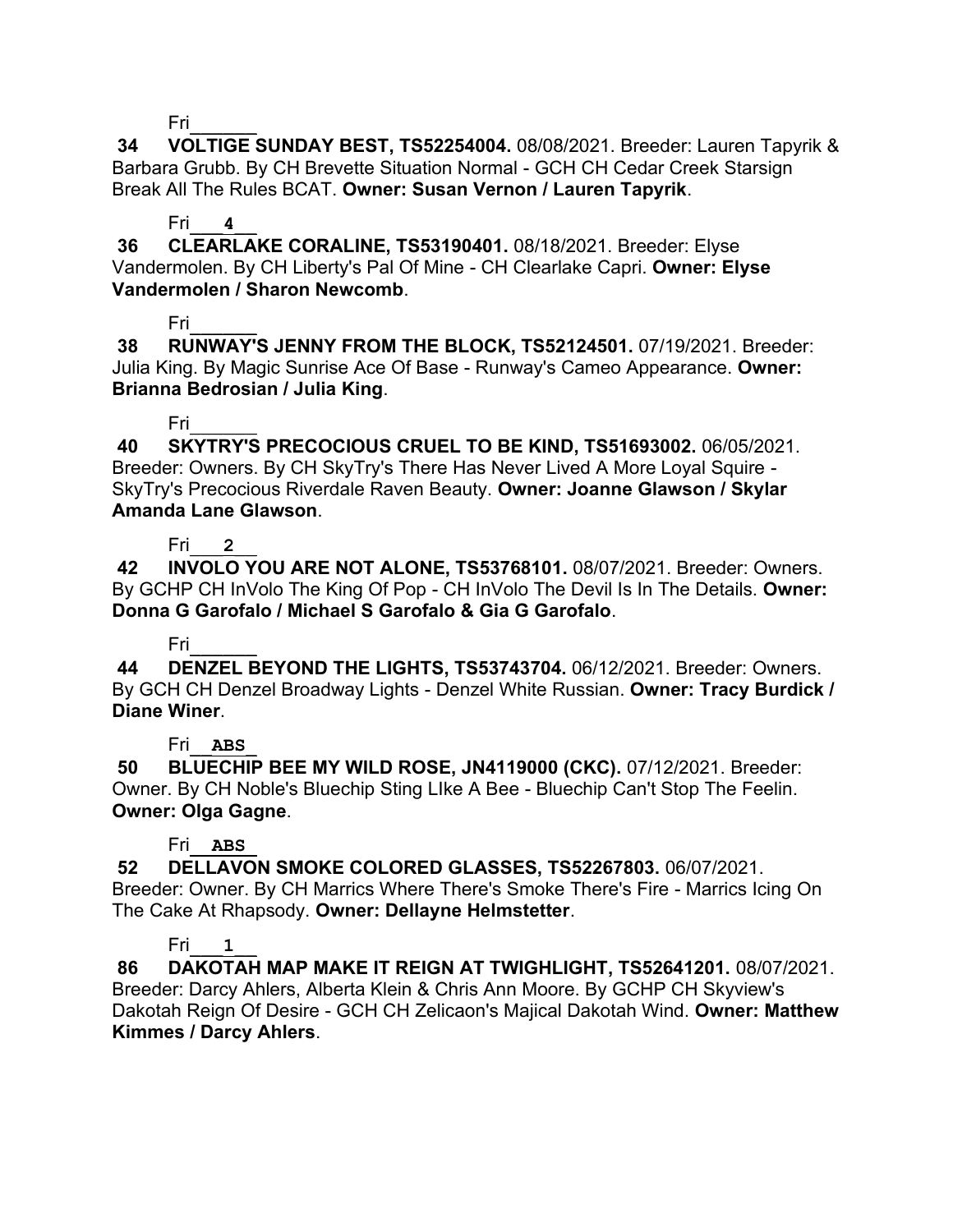### **PAPILLONS, Bitches, 12 months and under 18 months**

### Fri\_\_\_**3**\_\_

**54 BREVETTE THIS IS NOT WHINE COUNTRY, TS51555502.** 04/14/2021. Breeder: Christine Burton & JoAnne Ybaben. By CH Brevette Firecracker OA OAJ - GCH CH Brevette Charade AX MXJ NF CGC TKN. **Owner: Jeff White / Christine Burton**.

Fri\_\_\_\_\_\_ *(XFR to Best of Breed on Fri)*

**58 JOYANEW POETRY IN MOTION, TS50420003.** 02/12/2021. Breeder: Owners. By GCH CH Berndock's Last Voyage At Sleepy Creek CDX BN GN RN AX AXJ CGC TKI - CH Sleepy Creeks Stryke A Pose. **Owner: Colleen Kodet / John Kodet**.

### Fri\_\_**ABS**\_

# **60 DAKOTAH'S FREEZE FRAME OF WILLOW'S POND, TS50970303.**

03/03/2021. Breeder: Owners. By GCHP CH Skyview's Dakotah Reign Of Desire - Zelicaon's Poetry In Motion. **Owner: Michael Eckstein / Vicki Eckstein & Darcy Ahlers**.

### Fri\_\_**ABS**\_

**62 INVOLO OH WHAT A FEELING, TS52264901.** 05/03/2021. Breeder: Owners. By CH InVolo Can't Fight This Feeling - CH InVolo Buon Natale. **Owner: Donna G Garofalo / Michael S Garofalo & Gia G Garofalo**.

Fri\_\_\_**1**\_\_ **SAT: RWB**

**64 INSIGNIA PERFECT SIN, TS50707002.** 04/09/2021. Breeder: Owner. By GCHB CH InVolo Fallen Angel - CH Insignia Denzel Perfectly Serious. **Owner: Nicole Laver**.

### Fri\_\_\_\_\_\_

**66 NANRICH TOPFITE NEVER SAY NEVER, TS52488601.** 03/02/2021. Breeder: Owners. By CH Nanrich's Peter O'Doul RN - CH Nanrich Topflitemidnitemadness. **Owner: Richard Lopaschuk / Nancy Lopaschuk & Sandra Schumacher**.

### Fri\_\_\_\_\_\_

**68 DENZEL AVANT-GARDE, TS51503001.** 01/22/2021. Breeder: Owner. By CH Disyre Rich And Famous - GCH CH Denzel State Of The Art. **Owner: Tracy Burdick**.

### Fri\_\_\_\_\_\_

**70 INTER WIN ONLY YOU, TS52245102.** 02/04/2021. Breeder: Inessa Kirilenko. By Inter Win Elixir Of Success - Inter Win Free Flight. **Owner: Cassandra Cooper**.

# Fri\_\_\_**4**\_\_

**72 ADAUGEO SEND IT, TS54106601.** 03/26/2021. Breeder: Owner. By GH Copella La Ren Irresistible Attraction By Adora - CH Adaugeo In All Her Finery. **Owner: Danae Fayard**.

### Fri\_\_**ABS**\_

**74 WILDFIRE AFTERNOON TEA, TS50037602.** 01/07/2021. Breeder: Owners. By CH InVolo Can't Fight This Feeling - CH Wildfire Spill The Tea. **Owner: Angela Pickett / Cheslie Pickett**.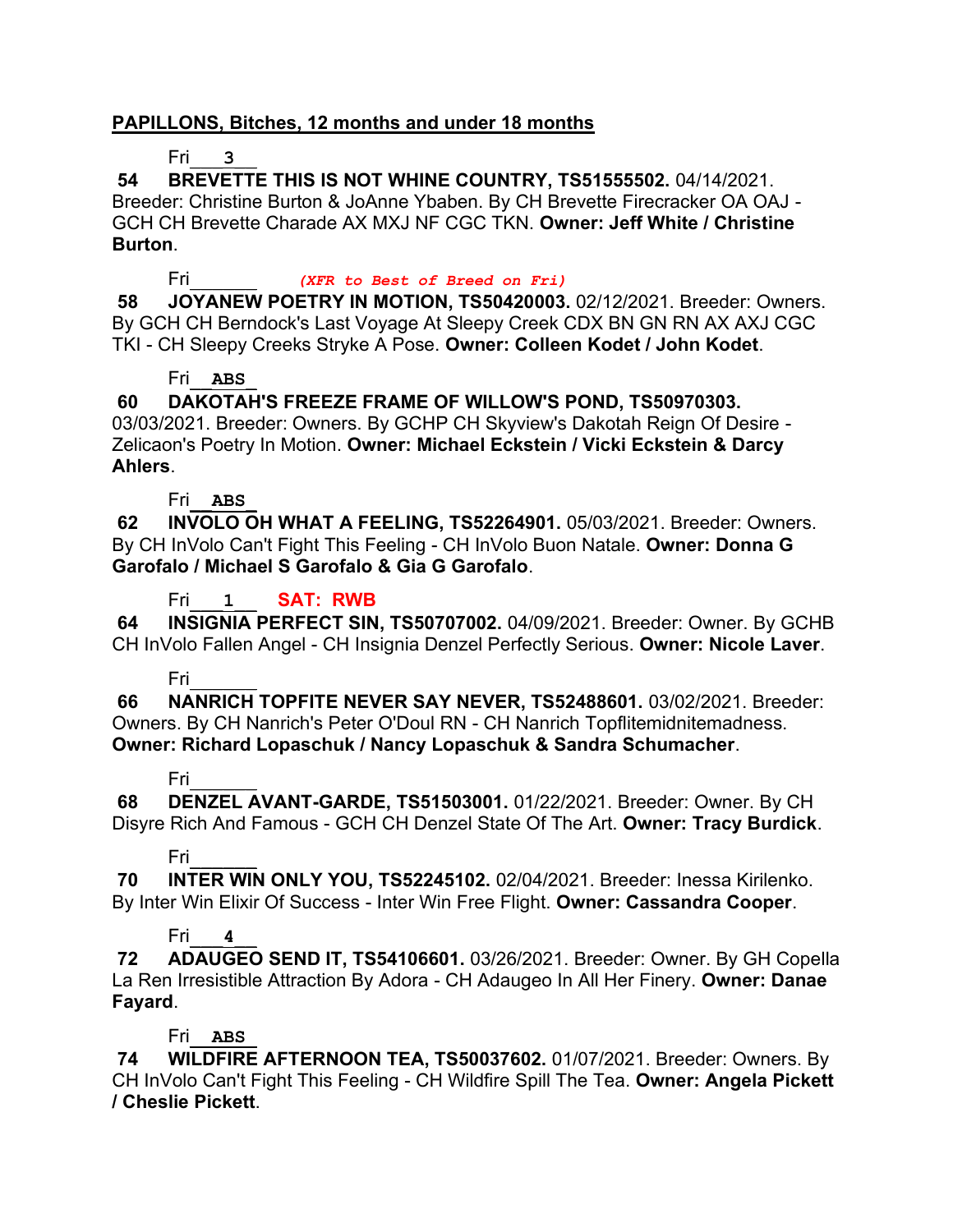### Fri\_\_**ABS**\_

**76 SPOTLIGHT LADY OF THE PEARLLIGHT PH, TS50975002.** 12/07/2020. Breeder: Owners. By Animato Annacott Lone Star - CH Spotlight Rejoice In Luna Pearl PH CGC. **Owner: Kim Barbolini / Kim Wielosznski**.

### Fri\_\_\_**2**\_\_

**170 BREVETTE NON PAREIL, TS51555503.** 04/14/2021. Breeder: Owner & Joanne Ybaben. By CH Brevette Firecracker OA OAJ - GCH CH Brevette Charade MX MXJ NF CGC TKN. **Owner: Christine Burton**.

### Fri\_\_\_\_\_\_

**172 LOTEKI HEATED PASSION, TS52892402.** 05/12/2021. Breeder: Owner. By GCH CH Loteki Crime Of Passion - GCH CH Loteki In The Heat Of The Night. **Owner: Lou Ann King**.

Fri\_\_\_\_\_\_

**174 AKAI MGL IRIS OF ISLE, TS50870701.** 02/28/2021. Breeder: Marion Ford. By GCHP CH MGL-Isle Royal Ransom Of VW - Akai Serna-Stedt Trip To Paris. **Owner: Carlisle Peel**.

### **PAPILLONS, Amateur Owner Handler Bitches**

Fri\_\_\_**2**\_\_

**78 CASA BELLA'S FIRE N ICE MAPS, TS49350101.** 11/15/2020. Breeder: Carol Lauren-Schmidt & M Kimass. By GCHB CH Casa Bella's Set The World On Fire BN BN-V RA CGC TKA - GCH CH Casa Bella's Contessa Reine SCH. **Owner: Carol Lauren-Schmidt / Linda Shedd**.

### Fri\_\_\_**1**\_\_

**80 TOPFLITE GOING MACH SPEED ON THE AUTOBAHN OA OAJ TN, TS48347604.** 06/14/2020. Breeder: Sharon Snel & Joanie Carl. By Topflite Too Hot To Handle - CH Topflite LaLa Land. **Owner: Kay Detampel**.

### **PAPILLONS, Bred By Exhibitor Bitches - Puppy**

# Fri\_\_\_\_\_\_

**84 CLEARLAKE HELL'S REVENGE, TS53724002.** 09/29/2021. Breeder: Elyse Vandermolen & Sharon Newcomb. By GCH CH Domino's High Voltage - CH Clearlake Fanny's Your Aunt. **Owner: Travis Woodward / Elyse Vandermolen**.

# Fri\_\_\_**3**\_\_

**88 DOMINO'S A NEW GIRL IN TOWN, TS54014901.** 11/17/2021. Breeder: Owners. By GCH CH Domino's High Voltage - CH Domino's Talk Of The Town. **Owner: Laura Temperato / Leona Domino**.

# Fri\_\_\_**2**\_\_

**90 VOLTAGE RAISE A GLASS, TS52254001.** 08/08/2021. Breeder: Owner & Barbara Grubb. By CH Brevette Situation Normal - GCH CH Cedar Creek Starsign Break All The Rules BCAT. **Owner: Lauren Tapyrik**.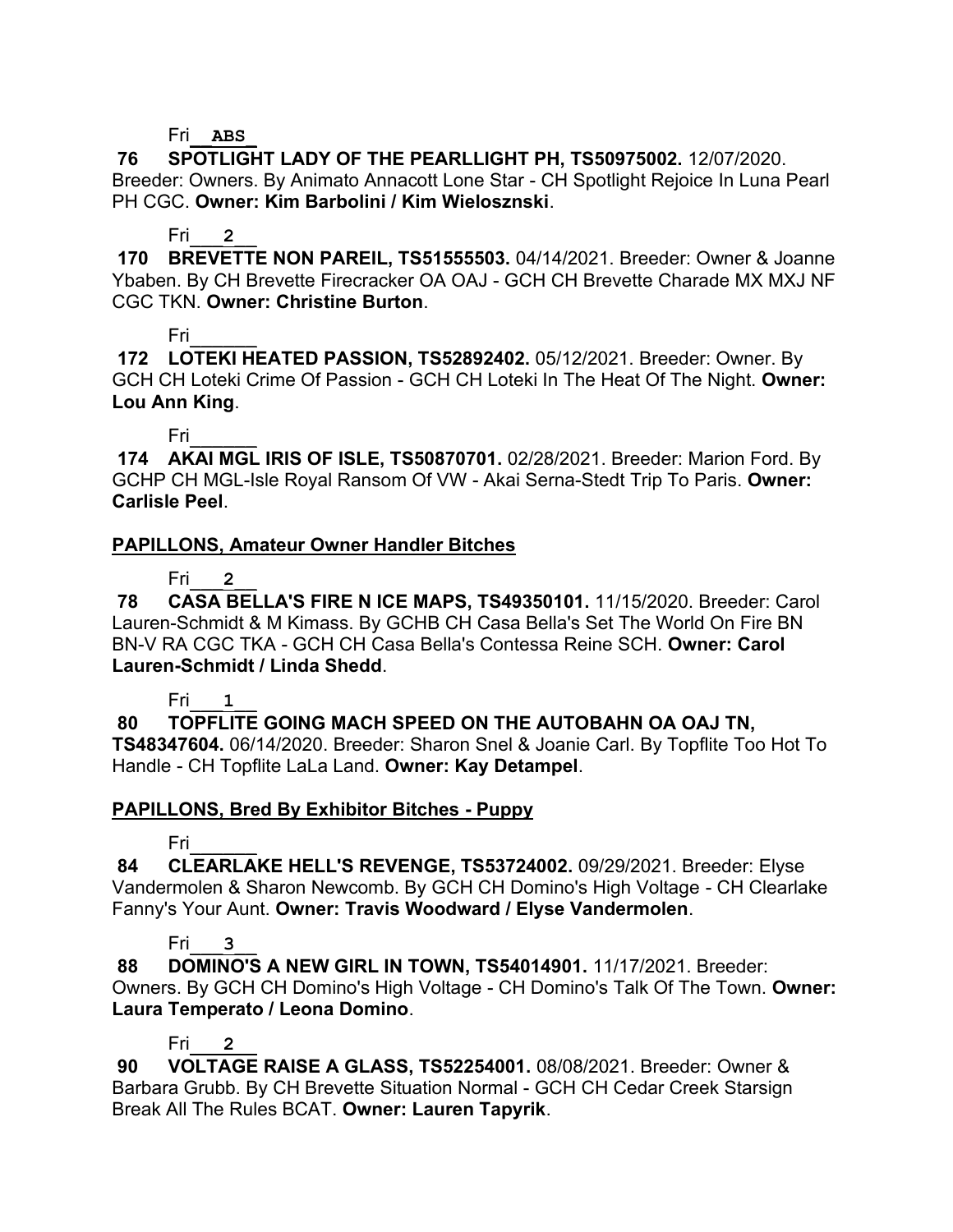**92 BIZZY BEE DE ATALA, TS52760601.** 10/01/2021. Breeder: Owner. By CH Silvermorning's Lasting Impression - HoneyKyst La Vida Loca. **Owner: Cassandra Cooper**.

Fri\_\_\_\_\_\_

**94 SKYTRY'S PRECOCIOUS I WANT YOU TO WANT ME, TS52693003.** 

06/15/2021. Breeder: Owners. By CH SkyTry's There Hs Never Lived A More Loyal Squire - SkyTry's Precocious Riverdale Raven Beauty. **Owner: Joanne Glawson / Skylar Amanda Lane Glawson**.

# Fri\_\_\_**1**\_\_

**98 PLAYTYME'S GO ZIPPIN FAST, TS53029401.** 08/18/2021. Breeder: Owners. By GCH CH PlayTyme's Burnin Rubber - PlayTyme's Backstage Pass. **Owner: Tammy DeWitt / Cherish VanderVoord**.

### Fri\_\_**ABS**\_

**100 CADAGA STARSHINE II, TS52597602.** 09/26/2021. Breeder: Owner. By CH Danna's All Eyes On Me - Cadaga Sensation. **Owner: John Oulton**.

### Fri\_\_**ABS**\_

**102 DENZEL GLITTERING LIGHTS, TS53743705.** 06/12/2021. Breeder: Owners. By GCH CH Denzel Broadway Lights - Denzel White Russian. **Owner: Tracy Burdick / Diane Winer**.

### Fri\_\_**ABS**\_

**104 FAIRYTAIL'S PRINCESS SWEET POTATO, TS53461701.** 07/10/2021. Breeder: Kayleigh & Christine Malone. By Golden Leaf's Kingpin - Nala Iz Tsnyanskoi Ohoty. **Owner: Kayleigh Malone / Sarah Rylander**.

# Fri\_\_\_**4**\_\_

**106 WILDFIRE ON THE SPOT, TS53073101.** 07/11/2021. Breeder: Owners. By CH Wildfire Connect The Dots - Wildfire TIcket To Paradise. **Owner: Angela Pickett / Cheslie Pickett**.

# Fri\_\_**ABS**\_

**108 INVOLO HEAL THE WORLD, TS53768102.** 08/07/2021. Breeder: Donna G, Michael S & Gia G Garofalo. By GCHP CH InVolo The King Of Pop - CH InVolo The Devil Is In The Details. **Owner: Donna G Garofalo / Michael S Garofalo & Gia G Garofalo**.

# Fri\_\_\_\_\_\_

**176 ALIKAZAM'S IT ALL ADDS UP, TS52213701.** 08/04/2021. Breeder: Owner. By GCHS CH Too Cutes Center Stage - GCH CH Jingle Vom Schwabenhof. **Owner: Gayla Spivey**.

Fri\_\_\_\_\_\_

**178 SUNDREAM THE HEAT IS ON, TS52366202.** 07/24/2021. Breeder: Owner. By GCHS CH Disyre Wish Me Luck - Wiseria Armita. **Owner: Mary Kriss**.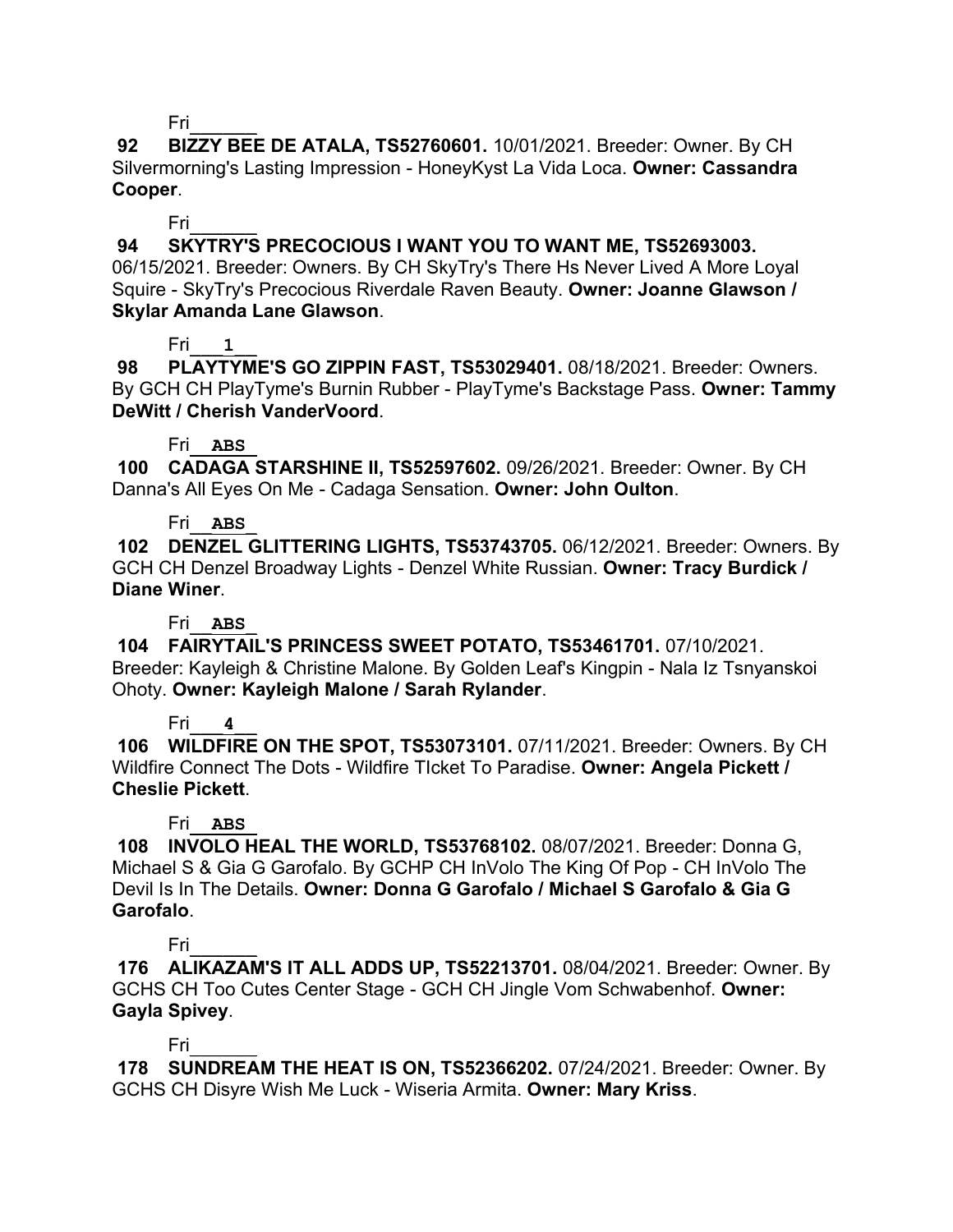### **PAPILLONS, Bred By Exhibitor Bitches**

#### Fri\_\_\_**3**\_\_

**110 CASA BELLA'S GIRLS ON FIRE, TS51502904.** 05/08/2021. Breeder: Owner & Harold Schmidt. By GCH CH Casa Bella's Great Expectations - CH Casa Bella's Girls Got Tude By Skies. **Owner: Carol R Lauren-Schmidt**.

### Fri\_\_\_\_\_\_

**112 DOMINO'S DIAMOND IN THE ROUGH, TS42233701.** 04/27/2019. Breeder: Owners. By CH Remarkable Sampson - CH Domino's Pending Affair. **Owner: Leona Domino / Laura Temperato**.

### Fri\_\_\_\_\_\_

**114 JESSARAE'S IF THE TIARA FITS, TS46383001.** 03/29/2020. Breeder: Owner & Diana Sayre. By GCH CH Jessarae's Diamond Solitaire AX MXJ NF - CH Disyre Rodeo Queen. **Owner: Jessica Isenbarger**.

### Fri\_\_\_\_\_\_

### **116 SKYTRY'S SUPERNATURAL FAIRYTALE PRINCESS WITH HEART,**

**TS48703504.** 11/07/2020. Breeder: Owners. By SkyTry's Supernatural Teddy Bear's Rare Heart - SkyTry's Squirrelly Little Demon By Monarch. **Owner: Joanne Glawson / Skylar Amanda Lane Glawson**.

### Fri\_\_**ABS**\_

**120 ELIDAS N' ANDALI A LOVE STORY, TS48207601.** 08/08/2020. Breeder: Owners & Andrea Meloon. By CH Elidas Pot O'Gold - GCH CH Andali Laren Love Story At Elidas. **Owner: Cheryl Maass / Shellie Juden**.

### Fri\_\_\_**2**\_\_

**122 INSIGNIA RHAPSODY IN BLUE, TS45286004.** 09/23/2019. Breeder: Owner. By GCHB CH Denzel In Dress Blues - Polarwings Gossip Girl. **Owner: Nicole Laver**.

### Fri\_\_\_**1**\_\_

**124 INVOLO HIGH ON BELIEVING, TS45125901.** 08/16/2019. Breeder: Owners. By GCHP CH InVolo Wanna Be Startin' Somethin' - CH InVolo Hooked On A Feeling. **Owner: Donna G Garofalo / Michael S Garofalo & Gia G Garofalo**.

### Fri\_\_**ABS**\_

**130 STARSTRUCK I BELIEVE, TS49627102.** 07/02/2020. Breeder: Owners. By GCH CH Starstruck Rebel Rouser - GCH CH Starstruck Bold As Brass. **Owner: Rosemarie Williamson / George Williamson**.

### Fri\_\_\_**4**\_\_

**132 SERNA-STEDT MISTY GALORE, TS51723801.** 02/27/2021. Breeder: Owner. By GCH CH Domino's Hi My Name Is Gary - CH MGL-Isle Genuine RIsk Of VW At Serna-Stedt. **Owner: June Peterson**.